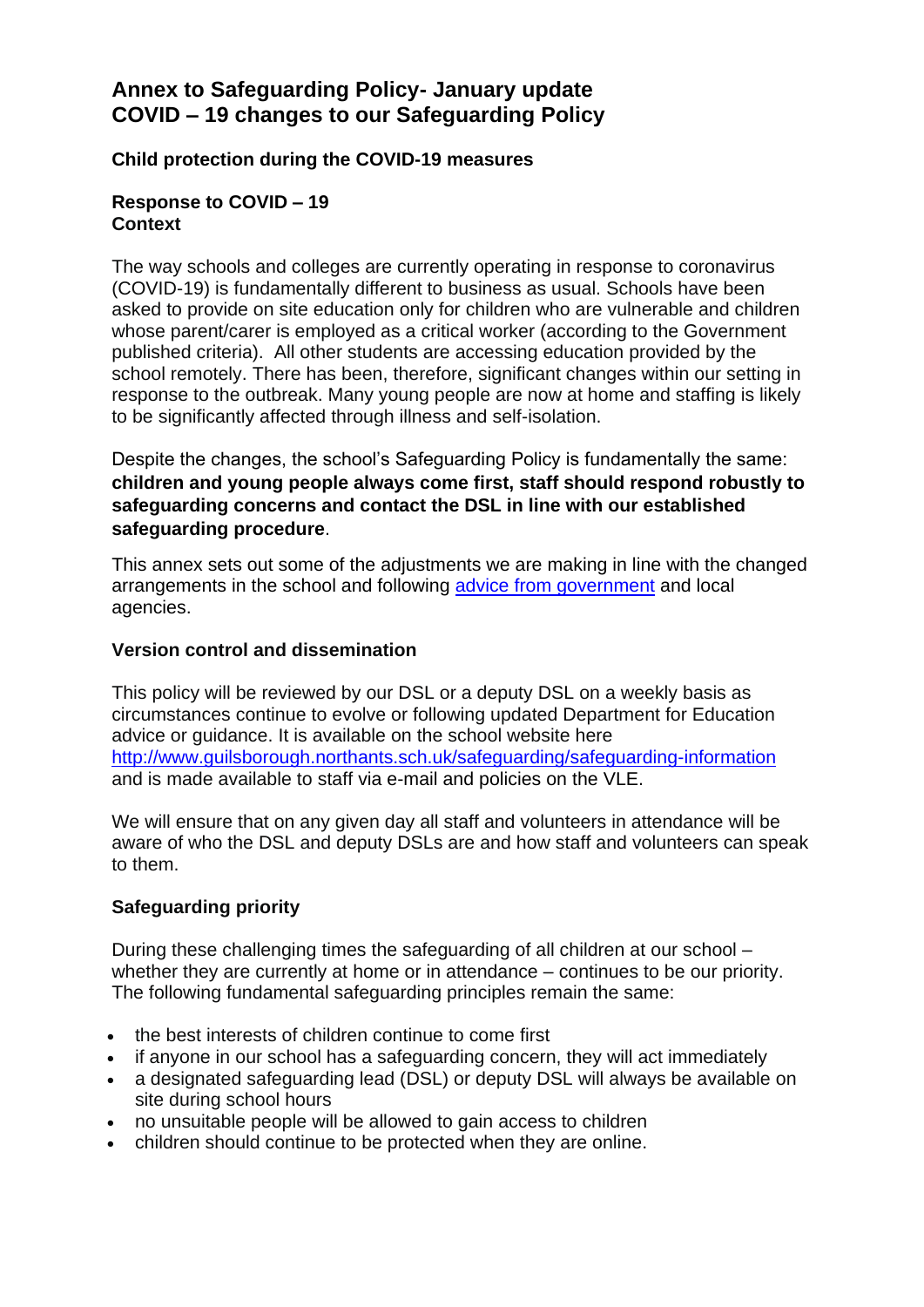# **Current school position**

Guilsborough Academy and Naseby CE Primary Academy are partially open to support vulnerable students and children of critical workers as per Government Guidelines.

If a child meets the Government criteria for being eligible to attend school (ie. needs specialist support, is vulnerable or has a parent who is a critical worker) then on site educational provision will be available for them. A full list is available at: [https://www.gov.uk/government/publications/coronavirus-covid-19-maintaining](https://www.gov.uk/government/publications/coronavirus-covid-19-maintaining-educational-provision/guidance-for-schools-colleges-and-local-authorities-on-maintaining-educational-provision)[educational-provision/guidance-for-schools-colleges-and-local-authorities-on](https://www.gov.uk/government/publications/coronavirus-covid-19-maintaining-educational-provision/guidance-for-schools-colleges-and-local-authorities-on-maintaining-educational-provision)[maintaining-educational-provision](https://www.gov.uk/government/publications/coronavirus-covid-19-maintaining-educational-provision/guidance-for-schools-colleges-and-local-authorities-on-maintaining-educational-provision)

# **Safeguarding partners' advice**

We continue to work closely with our three safeguarding partners, and we will ensure this annex is consistent with their advice. This will include expectations for supporting children with education, health and care (EHC) plans, the local authority designated officer and children's social care, reporting mechanisms, referral thresholds and children in need. The current advice is below.

**The Local Authority must be informed about any closures, locally planned temporary mergers, and any difficulties in providing sufficient places for vulnerable children and children of keyworkers**. Contact LSE-

admin@childrenfirstnorthamptonshire.co.uk in the first instance.

 $\Box$  The expectation is that all vulnerable children with an allocated social worker will be in school and schools must inform and work with the social worker directly if this is not the case;

 $\Box$  For those children with an EHC plan, it is for schools to determine, with parents, if it is best for them to be in school or not;

 $\Box$  Schools should use their judgement if they want to offer places to other children that they consider to be vulnerable;

 $\Box$  DfE require schools to compete the 'children in attendance form' and submit at the following: [http://services.signin.education.gov.uk/.](http://services.signin.education.gov.uk/)

# **Children In Care (LAC)**

Please be aware that, in addition to the monitoring attendance measures, the Northamptonshire Virtual School will continue to collect attendance marks for all Northamptonshire Children in Care through the commissioned provider Looked After Call.

### **Critical workers (Key Workers)**

1. If a child needs specialist support, is vulnerable or has a parent who is a critical worker, then educational provision will be available for them.

2. Parents should do everything they can to ensure children are not mixing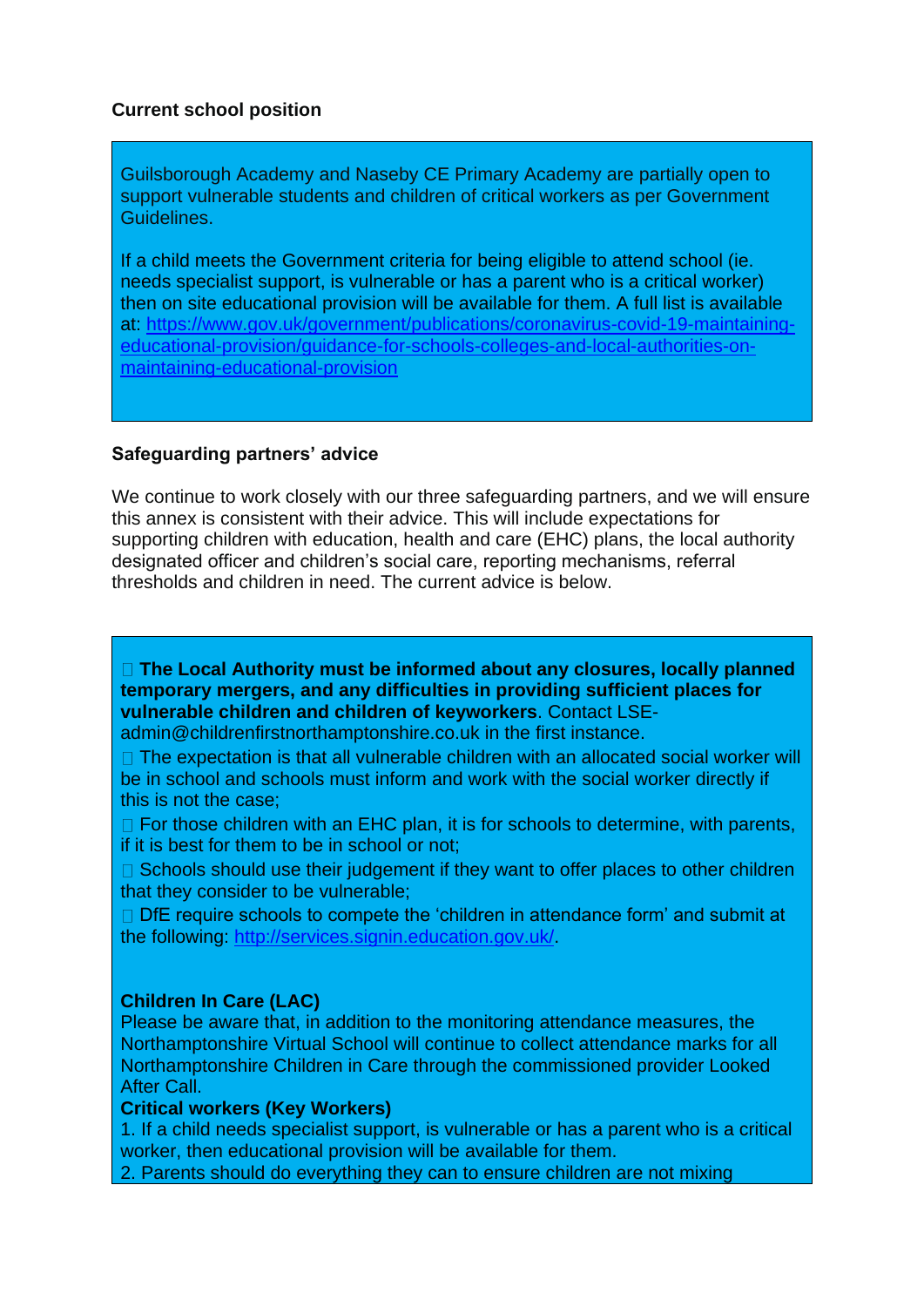socially in a way which can continue to spread the virus and they are following Government guidelines for National Lockdown. They should observe the same social distancing principles as adults.

The guidance states that if you have parents and carers whose employer defines them as meeting the Government criteria of being a **critical worker** and they work in one of the critical sectors listed, their children will be prioritised for education.

### **Northamptonshire's Children's Services MASH/DAAT response to Covid-19 Pandemic**

During the current COVID-19 outbreak, Children First Northamptonshire must consider their response to the needs of children who are in need of protection and children in need of support.

Children who are deemed to be suffering or likely to suffer significant harm will continue to receive the intervention of specialist and statutory services as currently provided.

Children referred into MASH who are children in need of support will be screened and a professional judgement applied regarding the level and type of intervention required.

This judgement will include two considerations specific to the period of the Covid-19 Critical Incident:

 $\Box$  The staffing capacity of the service and ability to respond

 $\Box$  The need to maximise social distancing and therefore maximise the extent to which judgements can be formed through information sharing and remote contact with families

# **Children at High Risk of Harm**

### **Level 4**

When there is reasonable cause to suspect that the child is suffering, or likely to suffer, significant harm. These children require specialist/ statutory support. Children at this Level would require social work assessment such as Child Protection (CP) investigations or legal interventions in order to make sure they are safe.

These children will be transferred from MASH to a qualified social worker in an operational team who will complete either a Child Protection investigation and/or a Single Assessment. These children may also need to be accommodated by the Local Authority either on a voluntary basis or by way of Court Order.

Significant harm could occur where there is a single event, such as a violent assault.

More often, significant harm is identified when there have been a number of events which have compromised the child's physical and psychological wellbeing: for example, a child whose health and development suffers through neglect. The impact on the child and child's history must always be considered.

For all children at Level 4 safeguarding procedures will be promptly implemented to ensure children are safe.

Strategy discussions with the police and other professionals will be held virtually where possible and appropriate contact details will be provided to those attending. Children will be seen in a timely way as per national and local guidance for visits to children. Assistance from the police may be sought in circumstances whereby parents are refusing access and there is cause to believe that the children are suffering or likely to suffer significant harm.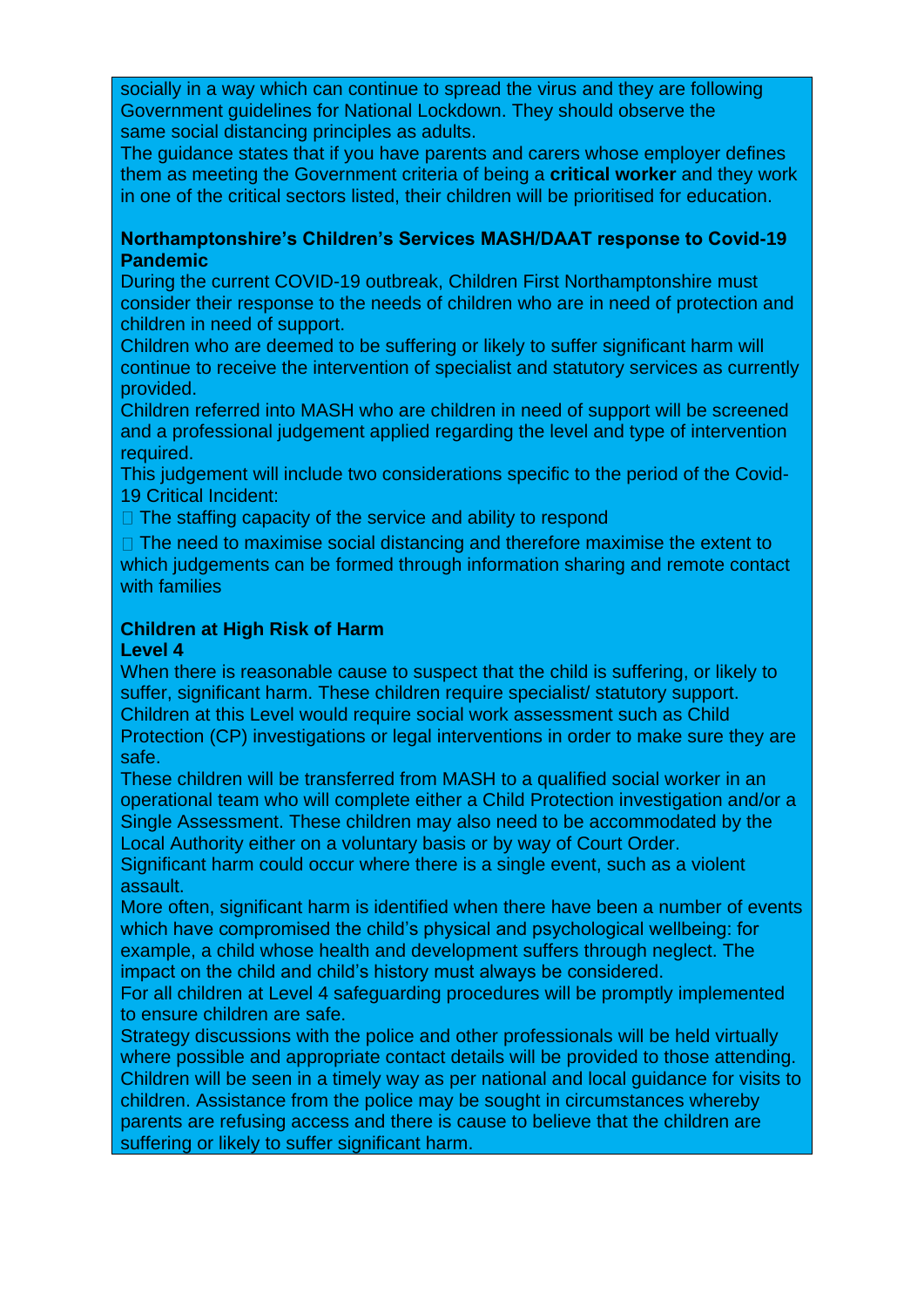Safety plans will be identified to safeguard children from further harm, to consider extended family and connected persons. Social workers will need to be creative and consider the implication of limited resources and how the risks could be mitigated, including risks in relation to Covid-19 when safety planning. These children will be flagged on the system as high risk under Children's Emergency planning and will be prioritised for visits, assessments and meetings. For some children there will be factors in relation to Covid-19 that increase risk, notably that they may not be attending school and the heightened risk of domestic abuse due to self-isolation or social distancing.

### **Children in Need of Support**

#### **Level 3**

Children with complex or multiple needs: These children require specific support, without which their health and development may be effected. Without support, the family are likely to become in need of a greater level of support and children may be unsafe. These may include children who have been assessed as 'high risk' in the recent past, or children who have been adopted and now require additional support.

Professionals wishing to refer children to children's services must gain consent to share information about a child. MASH will record any efforts made by the referrer to obtain consent as this will be part of the decision to either accept the referral or request that the referrer takes further action. If the need for consent is overruled, MASH will record this decision and the reasons why we believe safety of the child may be at risk, or why it was inappropriate to seek agreement.

Due to the Coronavirus COVID-19 pandemic direct work with families and access to professionals may be difficult to facilitate and resources will be in high demand. At the same time no vulnerable child must be left at actual or potential risk.

Therefore children's social care will screen and based on the information available apply a judgement to Level 3 referrals and determine what action will be required. These children will be flagged on the system as medium risk under Children's Emergency planning and the outcome of the screening *could be: No further action required, case to be reviewed* with telephone/ Skype assessment where appropriate, step down to Early help/ Targeted Support.

If managers determine a child is classed as medium risk, social workers *will gather information by telephone from the parent/carer, young person/ the child and any professional as appropriate. Following this, there will be a determination if t*he involvement could end with no further action or the case needs to be kept under review*. There could also be a possibility that the child may need to be considered at risk and the classification will need to be changed to reflect that and actions as described at level 4 above will need to be implemented.* 

*Some children may need a home visit to assess the level of risk/concern and determine further actions. Likely to be one visit only and complete assessment with checks.* 

A clear management oversight will be recorded to ratify and rationale for the decision making.

#### **Recording information**

All involvement with children, young people and families should be recorded appropriately and in accordance with children's services procedures, in order to show that a conversation took place, what was discussed and what was agreed. Recording needs to be clear, concise, distinguish fact from opinion, be respectful to those involved and explain the rationale for the decision made.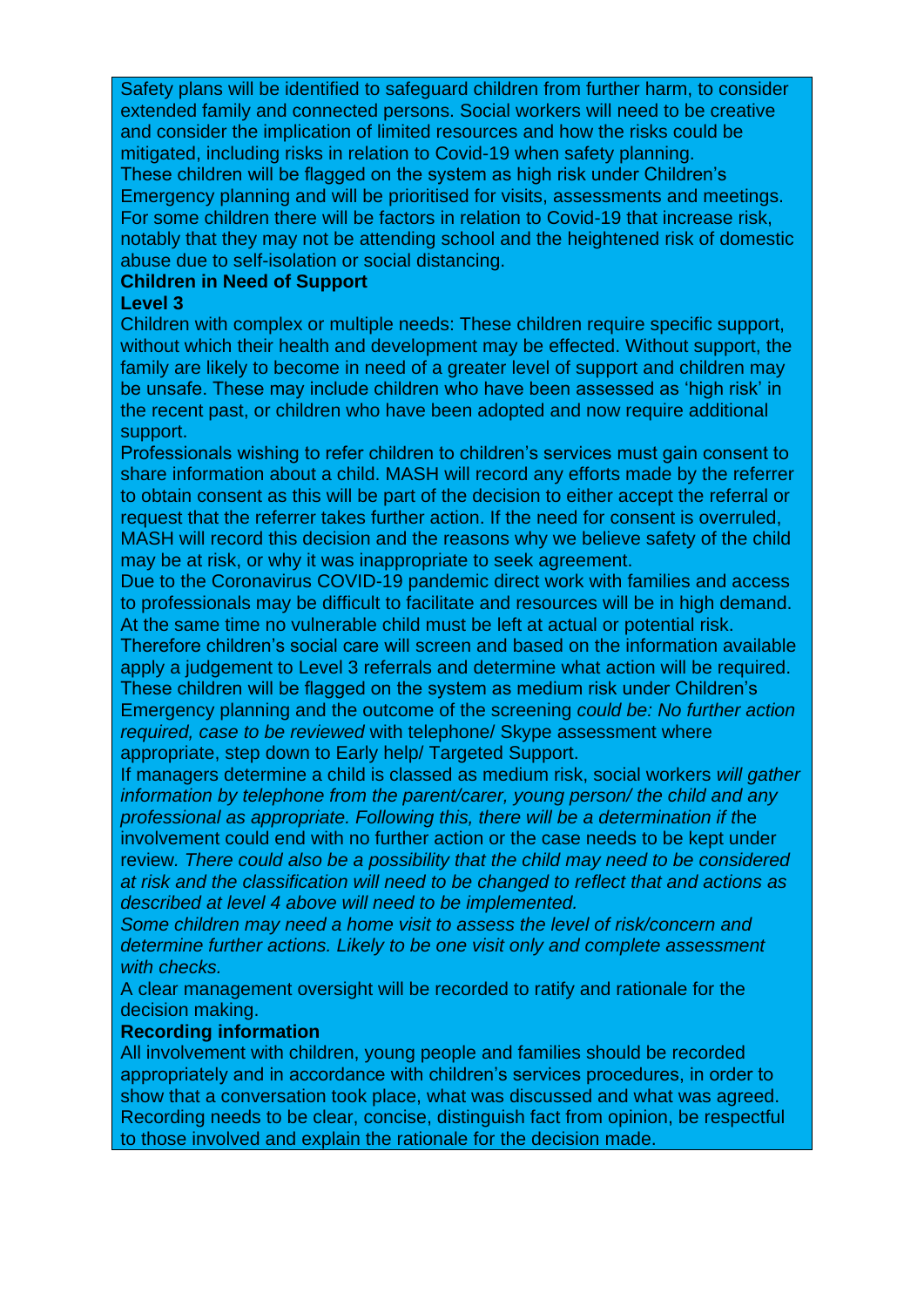*MASH will endeavour to record accurate and up to date contact details and addresses for families. This will support the new process and will ensure that social workers are able to make contact with families as required.* 

The decisions made and outcomes of discussions should be clearly recorded, including the people responsible and timescales. Managers/ CSW's will be required to agree or amend the decisions made and record management oversight.

All information gathered during triage/ screening will be recorded on the Initial Contact by the Mash Officer/ Social Worker/ Decision Maker completing the work. **Contingency Planning** 

 $\Box$  If a family cannot be contacted via phone, email, text etc. then an unannounced visit will need to be undertaken if there are concerns about child being at risk.

 $\Box$  If parents are refusing access/self-isolating/or have symptoms – discussion to be held with team manager and then relayed to service manager for a decision to be made as to how the case/visit is progressed. Service Manager will escalate to Strategic Manager if required.

 $\Box$  The police may be asked to assist in safeguarding children when deemed necessary in accordance with Working together to safeguard children

 $\Box$  Further safeguarding visits need to be coordinated if there are continuing safeguarding concerns.

*The use of technology will be considered for future visits and meetings as appropriate and per national and local guidance* 

 $\Box$  Social workers will be creative and consider the impact of the current emergency situation limited resources whilst always putting the children first.

# **Roles and responsibilities**

The roles and responsibilities for safeguarding in our school remain in line with our Safeguarding Policy.

If possible, our DSL and/or deputy DSL will be available on site during the school day.

Where this is not possible, we will:

- have a trained DSL or deputy DSL available by phone and/or online video; or
- ensure we have access to a trained DSL or deputy DSL from another school or college by phone and/or online video.

Where our DSL or a deputy DSL cannot be on site, then in addition to one of the above options we will also ensure a senior leader from the school takes responsibility for co-ordinating safeguarding on site.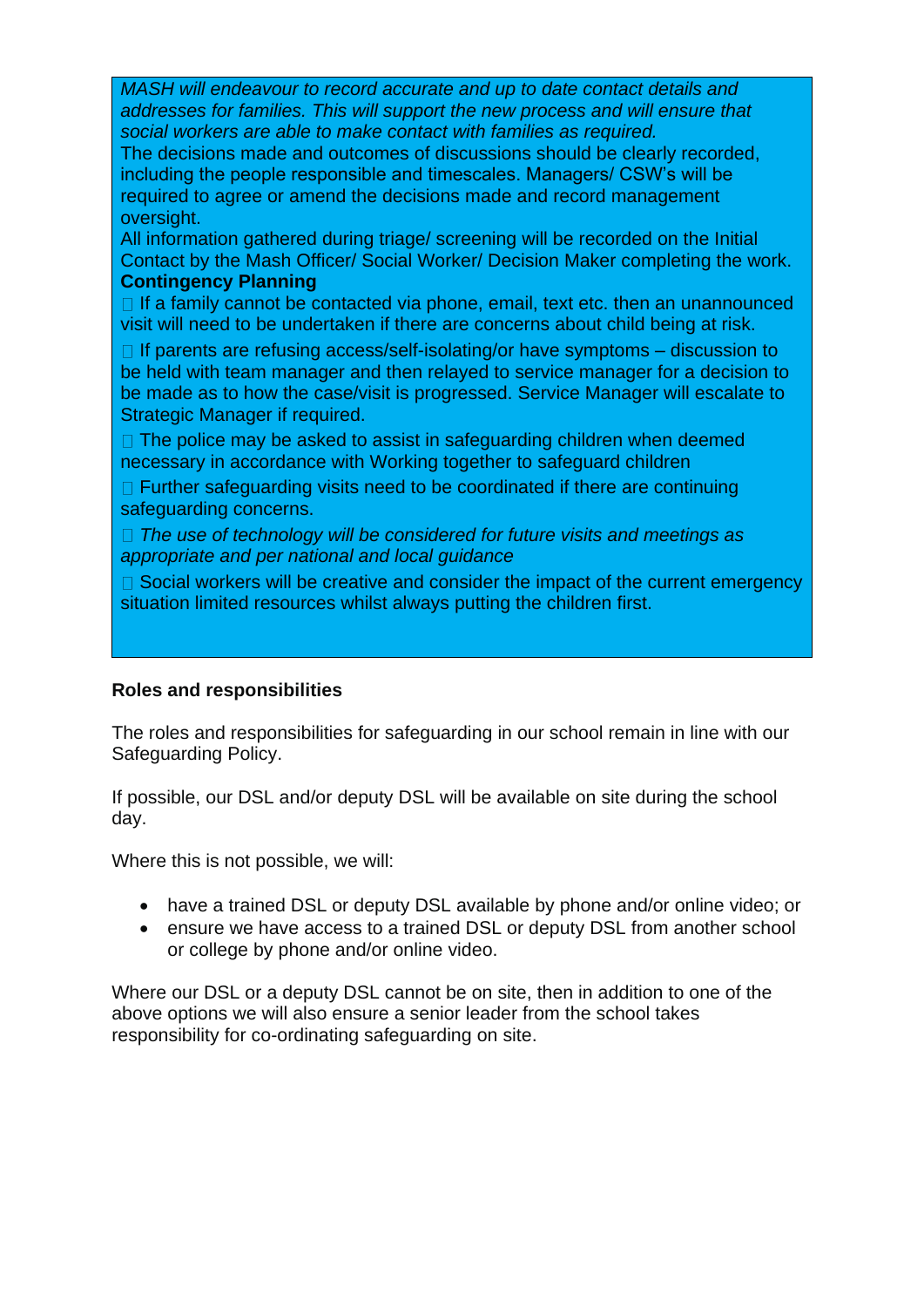| The designated safeguarding lead (DSL) for child protection is:                                                                                                                                                                                                                                                                                                                                                                                                                                                    |                                                                                 |                   |
|--------------------------------------------------------------------------------------------------------------------------------------------------------------------------------------------------------------------------------------------------------------------------------------------------------------------------------------------------------------------------------------------------------------------------------------------------------------------------------------------------------------------|---------------------------------------------------------------------------------|-------------------|
| Mrs A Lakey                                                                                                                                                                                                                                                                                                                                                                                                                                                                                                        | Contact details: email: lakey@guilsborough.northants.sch.uk                     | tel: 01604 740641 |
| The deputy designated leads are:                                                                                                                                                                                                                                                                                                                                                                                                                                                                                   |                                                                                 |                   |
| Miss L Ward                                                                                                                                                                                                                                                                                                                                                                                                                                                                                                        | Contact details: email: ward@guilsborough.northants.sch.uk                      | tel: 01604 740641 |
|                                                                                                                                                                                                                                                                                                                                                                                                                                                                                                                    | Mrs J Greenwood Contact details: email: Greenwood@guilsborough.northants.sch.uk | tel: 01604 740641 |
| Mrs L Concar                                                                                                                                                                                                                                                                                                                                                                                                                                                                                                       | Contact details: email: concar@guilsborough.northants.sch.uk                    | tel: 01604 740641 |
| Mr N Haddon                                                                                                                                                                                                                                                                                                                                                                                                                                                                                                        | Contact details: email: haddon@guilsborough.northants.sch.uk                    | tel: 01604 740641 |
| At Naseby CE Primary Academy (DSL) for child protection is:                                                                                                                                                                                                                                                                                                                                                                                                                                                        |                                                                                 |                   |
|                                                                                                                                                                                                                                                                                                                                                                                                                                                                                                                    | Mrs B Thornton Contact details: email: head@naseby-ce.northants-ecl.gov.uk      | tel: 01604 740540 |
| The deputy designated leads are:                                                                                                                                                                                                                                                                                                                                                                                                                                                                                   |                                                                                 |                   |
| Mrs L. Newlyn-Jones Contact details: newlynjones@nasebyacademy.com<br>tel: 01604 740540                                                                                                                                                                                                                                                                                                                                                                                                                            |                                                                                 |                   |
|                                                                                                                                                                                                                                                                                                                                                                                                                                                                                                                    | Mrs S. Burdett Contact details: email: burdett@nasebyacademy.com                | tel: 01604 740540 |
| For safeguarding concerns outside of school hours:<br>Staff members - should follow normal safequarding procedures using the 'Safequarding - out of hours' pink<br>card.<br>Non-staff members - If it is an emergency and you think that a child may be in immediate danger please<br>contact the emergency services directly by calling 999 or contact Northampton County Council evening, at<br>night or at the weekend, phoning the out-of-hours team on 01604 626 938 or refer online using the link<br>below. |                                                                                 |                   |
| https://www.northamptonshire.gov.uk/councilservices/children-families-                                                                                                                                                                                                                                                                                                                                                                                                                                             |                                                                                 |                   |

[education/SEND/local-offer/local-government-department/2459-multi-agency](https://www.northamptonshire.gov.uk/councilservices/children-families-education/SEND/local-offer/local-government-department/2459-multi-agency-safeguarding-hub-mash-and-child-protection-team)[safeguarding-hub-mash-and-child-protection-team](https://www.northamptonshire.gov.uk/councilservices/children-families-education/SEND/local-offer/local-government-department/2459-multi-agency-safeguarding-hub-mash-and-child-protection-team)

# **Vulnerable children**

Vulnerable children and young people include those who:

- are assessed as being in need under section 17 of the Children Act 1989, including children and young people who have a child in need plan, a child protection plan or who are a looked-after child
- have an education, health and care (EHC) plan
- have been identified as otherwise vulnerable by educational providers or local authorities (including children's social care services), and who could therefore benefit from continued full-time attendance, this might include:
	- children and young people on the edge of receiving support from children's social care services or in the process of being referred to children's services
	- adopted children or children on a special guardianship order
	- those at risk of becoming NEET ('not in employment, education or training')
	- those living in temporary accommodation
	- those who are young carers
	- care leavers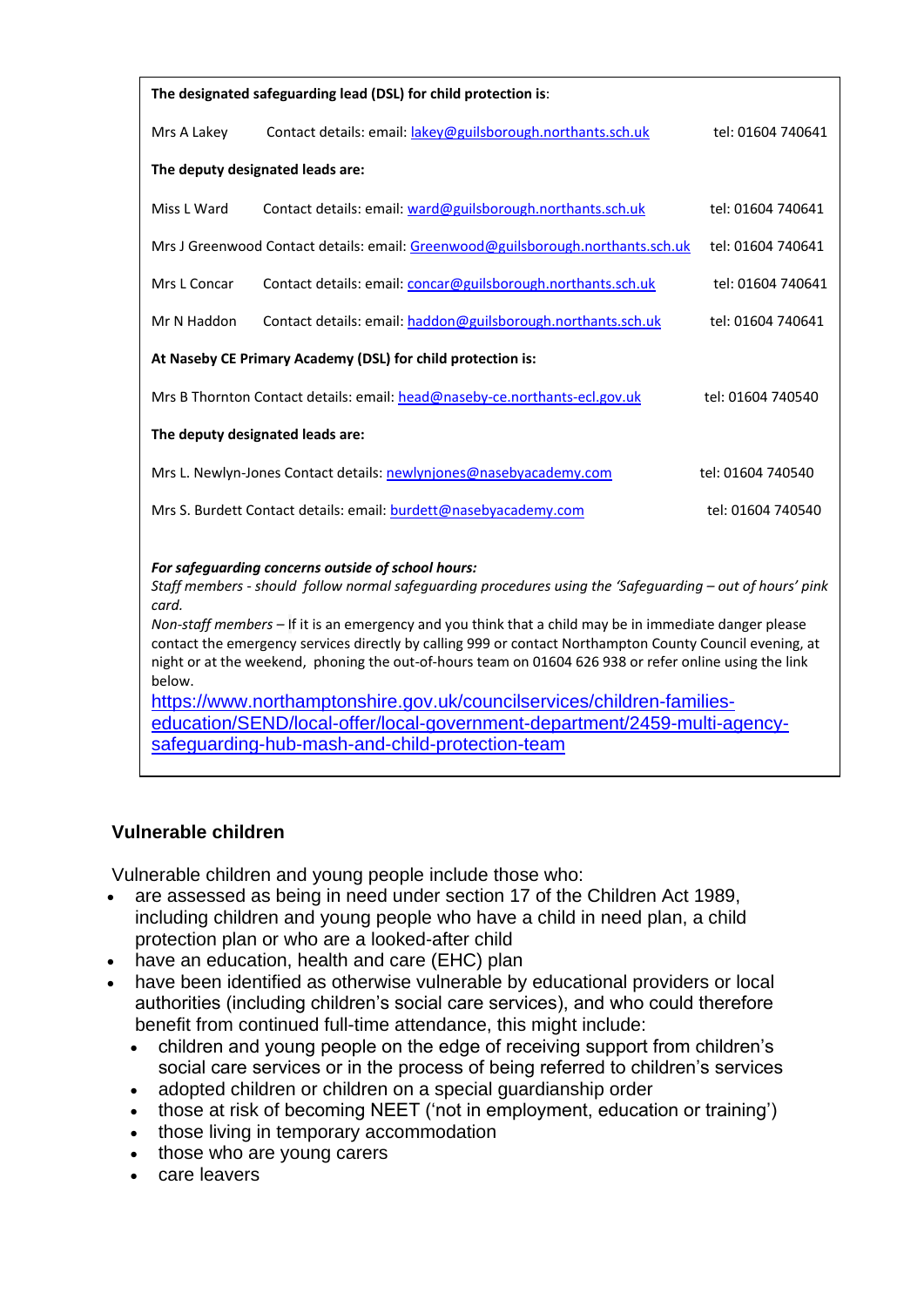There is an expectation that 'vulnerable children' will attend school, so long as they do not have underlying health conditions that put them at risk. Where a parent/carer does not want their child to attend school, and their child is considered vulnerable, we will discuss this with the parent/carer and, where appropriate, the social worker and external agencies supporting the family.

Senior leaders in our school, especially the DSL (and deputies) know who our most vulnerable children are, and they have the flexibility to offer a place to those on the edge of receiving children's social care support and to students who need to attend to receive additional support.

We will continue to work with children's social workers and the local authority virtual school head (VSH) for looked-after and previously looked-after children.

# **Increased vulnerability or risk**

Negative experiences and distressing life events, such as the current circumstances, can affect the mental health of pupils and their parents. Staff will be aware of this in setting expectations of pupils' work where they are at home. Where we are providing for children of critical workers and vulnerable children on site, we will ensure appropriate support is in place for them in line with our remote learning policy.

Our staff and volunteers will be aware of the mental health of [children](about:blank) and their [parents and carers](about:blank) and will contact the DSL or a deputy if they have any concerns via myconcern. At Naseby CE Primary Academy, concerns will be shared with the DSL of a deputy using a cause for concern form.

#### **Identifying vulnerability**

We have undertaken a scoping exercise to identify the most vulnerable children. All students in the named categories above, plus students who are being monitored closely by the Student Support Team due to being at risk of being in one of these categories, have been risk assessed by the Safeguarding Team. This risk assessment is reviewed weekly by the Safeguarding Team.

Where students are considered safe at home by the Safeguarding Team monitoring through usual school processes continue.

Where students are considered higher risk we have put in place specific arrangements in respect of the following groups if they are not attending school to enable us to monitor remotely (these are all in addition to monitoring participation in remote learning and contact with class teachers):

- Looked After Children weekly phone call with carer and student<sup>\*</sup>. Any concerns raised with Social Worker and risk assessment updated.
- Previously Looked After Children monitoring through school processes with any concerns followed up by Safeguarding Team.
- Children subject to a child protection plan weekly phone call with carer and student\*. Any concerns raised with Social Worker and risk assessment updated.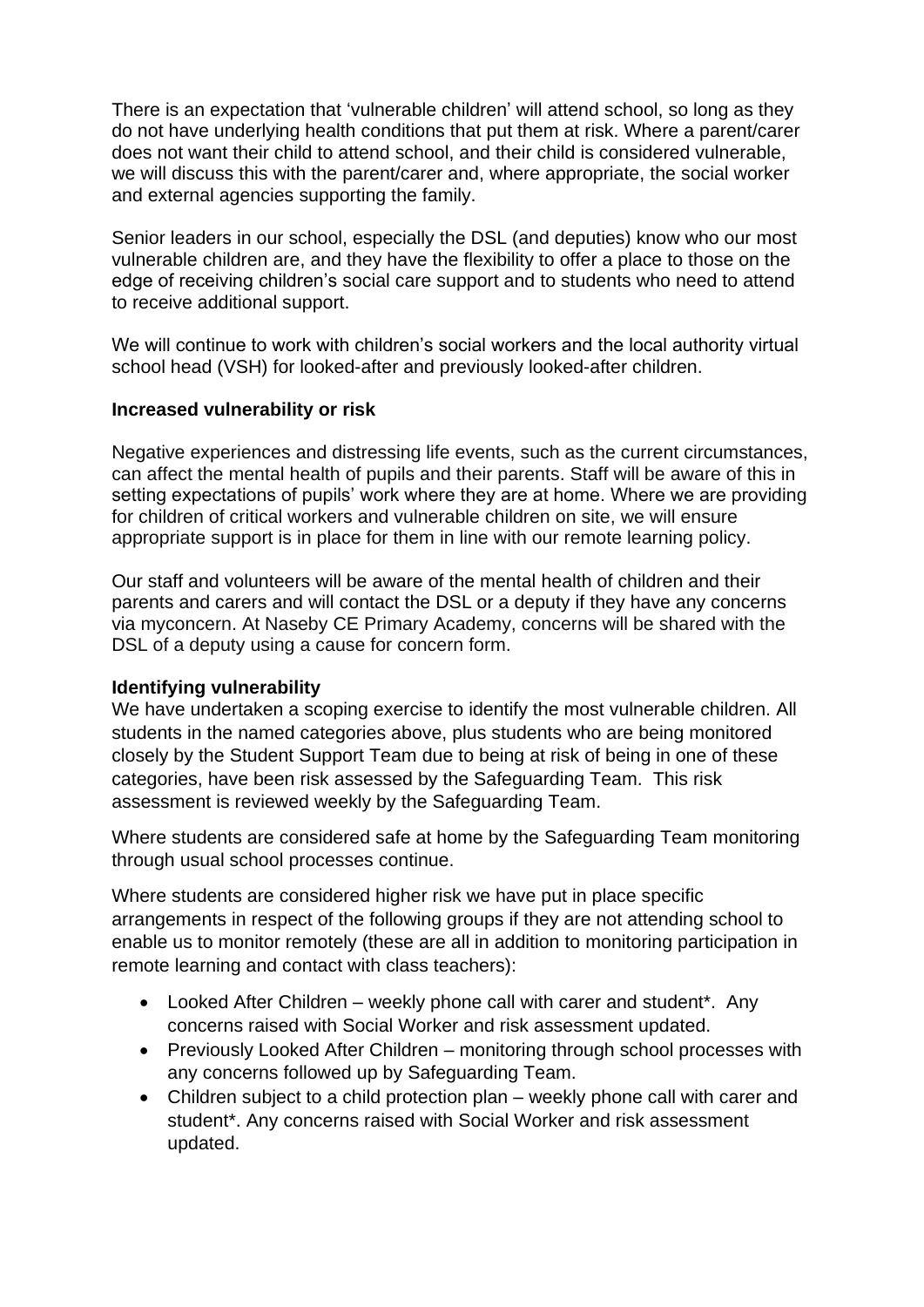- Children who have, or have previously had, a social worker weekly phone call with carer and student\*. Any concerns raised with Social Worker and risk assessment updated.
- Children with an EHCP weekly contact with keyworker to support student with their learning, may be by email or by phone as appropriate. Monitored by SENDCO.
- Young carers weekly phone contact with the student by a member of the Student Support Team.
- Children on the edge of social care involvement or pending allocation of a social worker – minimum fortnightly phone contact by a member of the Student Support Team.
- Where the Safeguarding Team has identified a child to be on the edge of social care support, or who would normally receive additional pastoral support in school, a communication plan is in place to support that child.

\*Phone call is not logged as completed until the student has been spoken to directly.

# **Attendance**

The school is following the attendance guidance issued by the government. Where a child is expected but does not arrive at school, we will follow our attendance procedure and attempt to contact the family. If contact cannot be made, the DSL or a deputy DSL will be informed.

The DSL or a deputy will attempt to contact the parents through various methods, such as telephone, e-mail or by contacting a relative in the first instance. If contact cannot be made or if the DSL or a deputy DSL deems it necessary, we will contact the social worker, if appropriate, and ask an appropriate agency to undertake a home visit. Depending on risk the academy may undertake a home visit. A risk assessment will be carried out before any such visit is made to ensure that staff and the family are not put at risk.

# **Reporting concerns about children or staff**

The importance of all staff and volunteers acting immediately on any safeguarding concerns remains. Staff and volunteers will continue to follow our Safeguarding procedures and advise the DSL of any concerns, through our online reporting system **my concern**.

The varied arrangements in place as a result of the COVID-19 measures do not reduce the risks that children may face from staff or volunteers. As such, it remains extremely important that any allegations of abuse made against staff or volunteers attending our school are dealt with thoroughly and efficiently.

We remind all staff to maintain the view that 'it could happen here' and to immediately report any concern, no matter how small, to the safeguarding team for concerns about children and to the Principal if concerns are regarding a member of staff .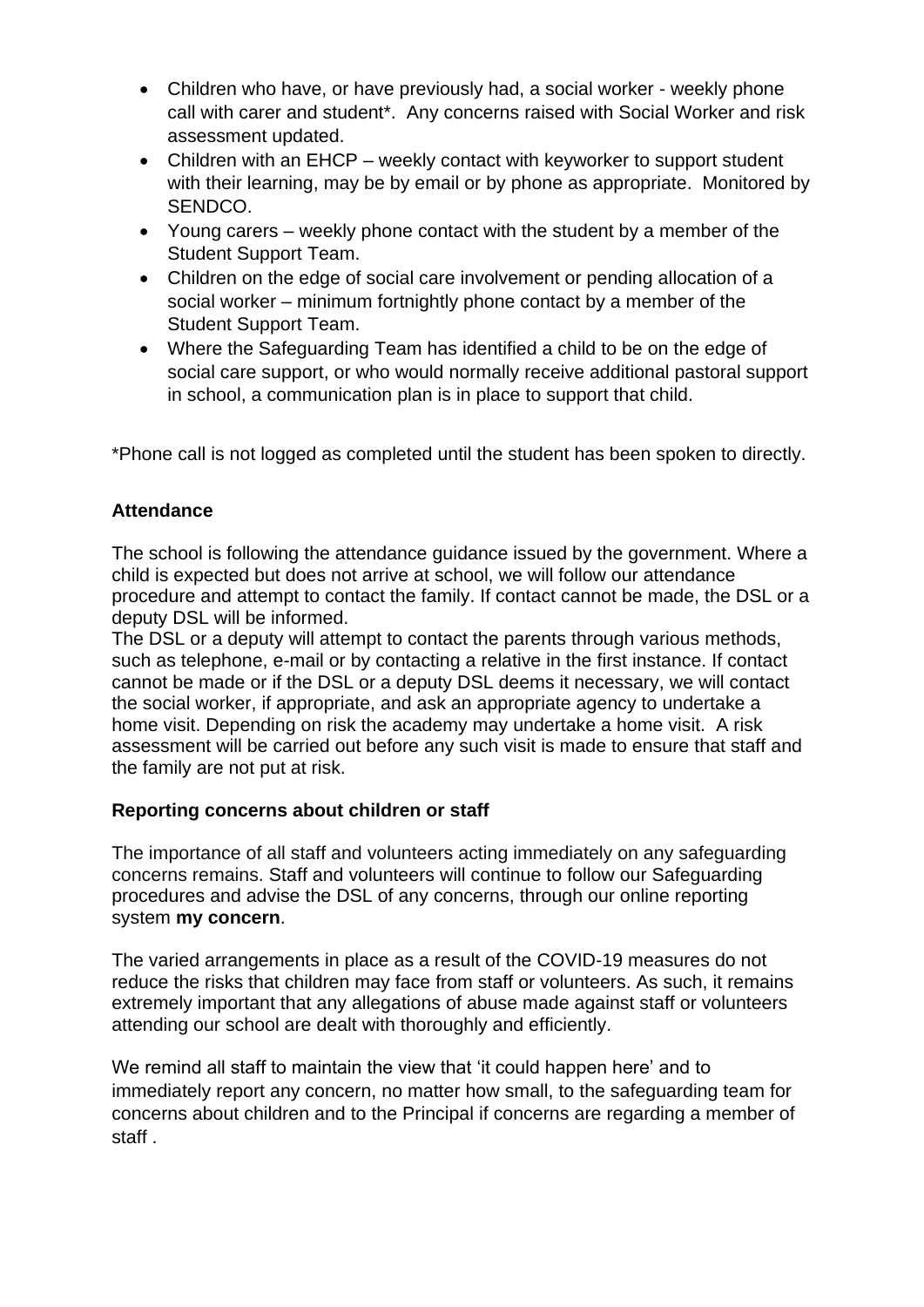We have confirmed the arrangements to contact the LADO at the local authority remain unchanged [http://www.northamptonshirescb.org.uk/schools/referrals](http://www.northamptonshirescb.org.uk/schools/referrals-eha/designated-officer/)[eha/designated-officer/](http://www.northamptonshirescb.org.uk/schools/referrals-eha/designated-officer/)

If necessary, the school will continue to follow the duty to refer to DBS any adult who has harmed or poses a risk of harm to a child or vulnerable adult, and to the Teacher Regulation Agency in line with paragraph 166 of Keeping Children Safe in Education 2019 using the address [Misconduct.Teacher@education.gov.uk.](mailto:Misconduct.Teacher@education.gov.uk)

# **Staff training and induction**

For the duration of the COVID-19 measures, our DSL and deputy DSLSs are still likely to receive their refresher training through online training. However, in line with past government guidance, our trained DSLs and deputy DSLs will be classed as trained even if they cannot receive this training.

All current school staff have received safeguarding training and have read Part One and Annex A of Keeping Children Safe in Education. When new staff are recruited or volunteers join us, they will receive a safeguarding induction in accordance with our safeguarding Policy and New Staff Induction procedures.

If staff from another setting attend the school site then, in line with government guidance, we will not undertake any additional safeguarding checks if the setting providing those staff confirm that:

- the individual has been subject to an enhanced DBS and children's barred list check and, that in the opinion of that setting, nothing resulted from those checks that provided any caused for concern
- there are no safeguarding investigations into the conduct of that individual
- the individual remains suitable to work with children

# **Safer recruitment/volunteers and movement of staff**

It remains essential that people who are unsuitable are not allowed to enter the children's workforce or gain access to children.

When recruiting new staff, we will continue to follow our Safer Recruitment policy

In response to COVID-19, the Disclosure and Barring Service (DBS) has made changes to its guidance on standard and enhanced DBS ID checking to minimise the need for face-to-face contact.

For volunteers we will continue to follow the checking and risk assessment process set out in paragraphs 167 to 172 of Keeping Children Safe in Education 2019. Under no circumstances will a volunteer who has not been checked be left unsupervised or allowed to engage in regulated activity.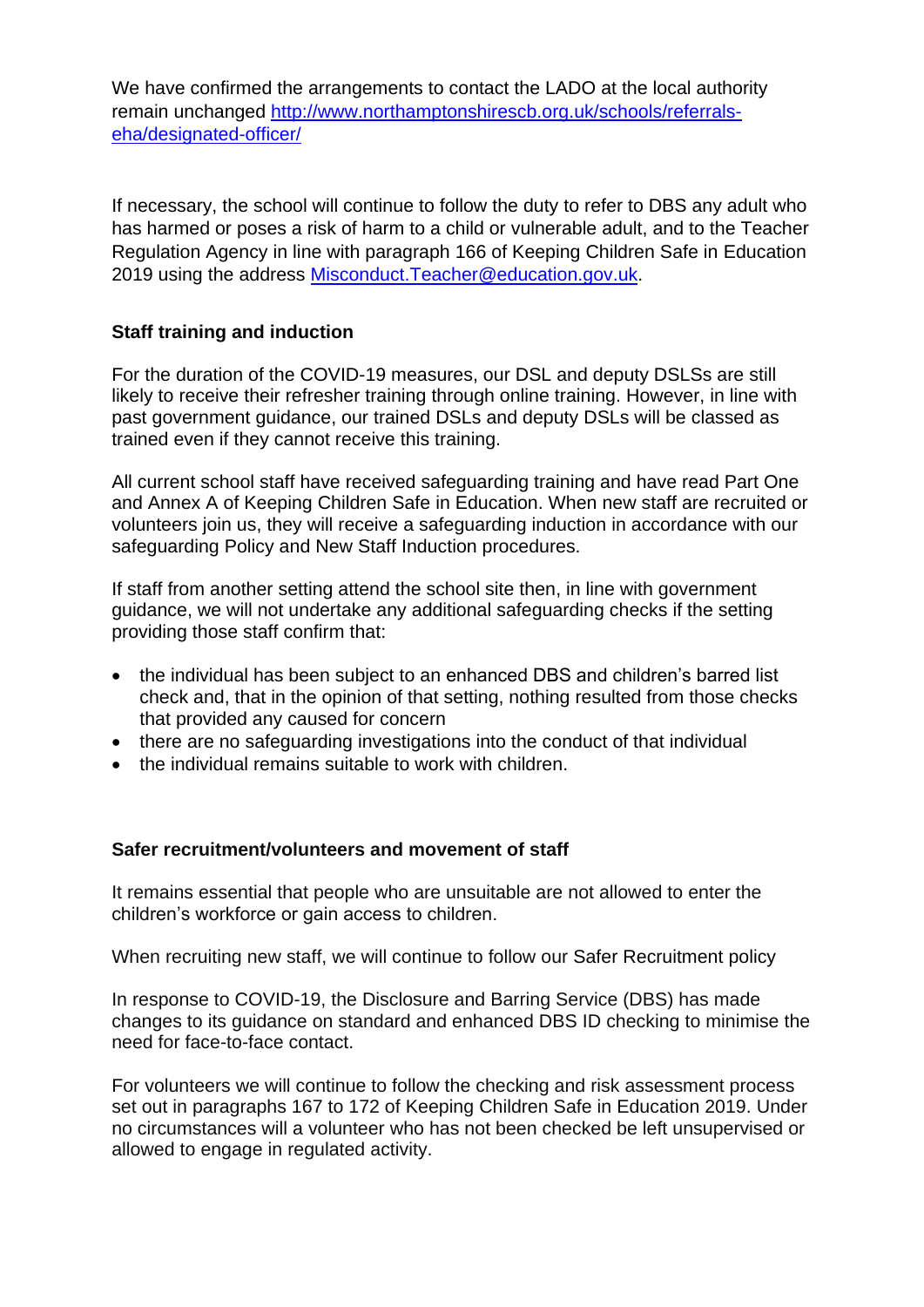It is essential from a safeguarding perspective that we are aware, on any given day, which staff/volunteers are on our school site and that the appropriate checks have been carried out on those individuals. We will continue to maintain our single central record (SCR) during these measures to ensure we have this awareness

# **Peer on peer abuse**

We recognise that children can abuse their peers and our staff are clear about the school's policy and procedures regarding peer on peer abuse. All peer on peer abuse is unacceptable and will be taken seriously. We also recognise that abuse can still occur during a school closure or partial closure and between those children who do attend the school site during these measures.

Our staff will remain vigilant to the [signs of peer-on-peer abuse](about:blank) and will follow the process set out in our Safeguarding Policy, which can be accessed here [http://www.guilsborough.northants.sch.uk/for-parents/key-information/documents](http://www.guilsborough.northants.sch.uk/for-parents/key-information/documents-hub/policies/curriculum-and-student-welfare/794-safeguarding-policy-2/file)[hub/policies/curriculum-and-student-welfare/794-safeguarding-policy-2/file](http://www.guilsborough.northants.sch.uk/for-parents/key-information/documents-hub/policies/curriculum-and-student-welfare/794-safeguarding-policy-2/file)

# **Online safety**

It is likely that children will be using the internet and engaging with social media far more during this time. Our staff are aware of the signs of cyberbullying and other online risks and our filtering and monitoring software remains in use during this time to safeguarding and support children.

Our staff will follow the process for online safety set out in our Safeguarding Policy [http://www.guilsborough.northants.sch.uk/for-parents/key-information/documents](http://www.guilsborough.northants.sch.uk/for-parents/key-information/documents-hub/policies/curriculum-and-student-welfare/794-safeguarding-policy-2/file)[hub/policies/curriculum-and-student-welfare/794-safeguarding-policy-2/file](http://www.guilsborough.northants.sch.uk/for-parents/key-information/documents-hub/policies/curriculum-and-student-welfare/794-safeguarding-policy-2/file)

- Children and young people accessing remote learning receive guidance on keeping safe online and know how to raise concerns with the school, [Childline,](https://www.childline.org.uk/?utm_source=google&utm_medium=cpc&utm_campaign=UK_GO_S_B_BND_Grant_Childline_Information&utm_term=role_of_childline&gclsrc=aw.ds&&gclid=EAIaIQobChMIlfLRh-ez6AIVRrDtCh1N9QR2EAAYASAAEgLc-vD_BwE&gclsrc=aw.ds) the [UK Safer Internet Centre](https://reportharmfulcontent.com/) and [CEOP.](https://www.ceop.police.uk/safety-centre/)
- Parents and carers have received information about keeping children safe online with peers, the school, other education offers they may access and the wider internet community. We have set out the school's approach, including the sites children will asked to access and set out who from the school (if anyone) their child is going to be interacting with online. Parents have been offered the following links:
	- o [Internet](https://www.internetmatters.org/?gclid=EAIaIQobChMIktuA5LWK2wIVRYXVCh2afg2aEAAYASAAEgIJ5vD_BwE) matters for support for parents and carers to keep their children safe online
	- o London Grid for [Learning](http://www.lgfl.net/online-safety/) for support for parents and carers to keep their children safe online
	- o [Net-aware](https://www.net-aware.org.uk/) for support for parents and careers from the NSPCC
	- o [Parent](https://parentinfo.org/) info for support for parents and carers to keep their children safe online
	- o [Thinkuknow](http://www.thinkuknow.co.uk/) for advice from the National Crime Agency to stay safe online
	- o UK Safer [Internet](https://www.saferinternet.org.uk/advice-centre/parents-and-carers) Centre advice for parents and carers